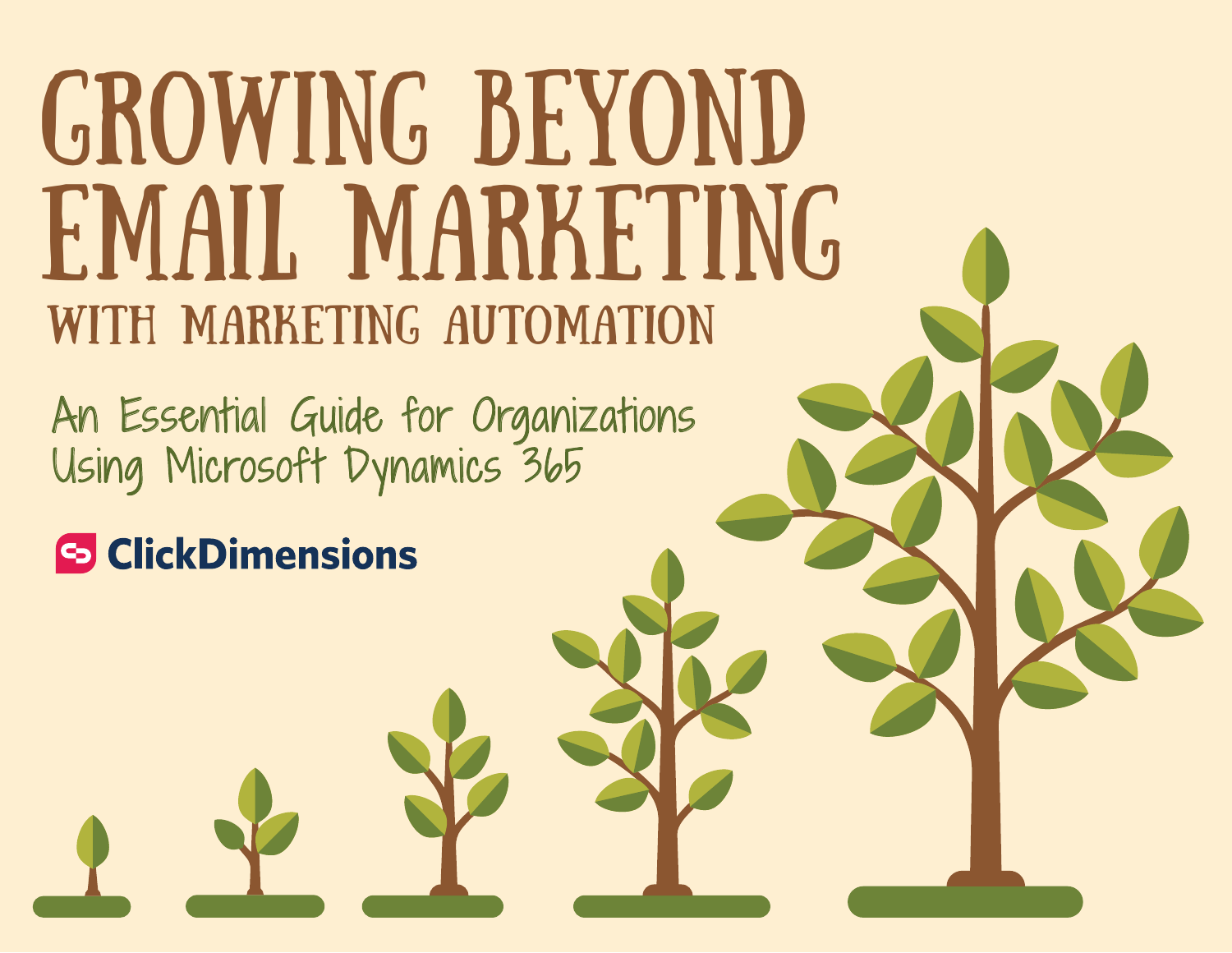## **INTRODUCTION**

Marketing automation and email marketing go hand in hand. In fact, they are used in the same sentence so often that they are sometimes thought of as one and the same. But despite seeming so synonymous, the two are quite different. While email marketing is an important component of a marketing automation solution, marketing automation platforms go well beyond email marketing in terms of features and benefits.

As the only marketing automation solution natively built in Microsoft Dynamics 365, ClickDimensions is well-versed in this technology and the ways in which organizations using Dynamics can grow and prosper by moving from simple email marketing to multifaceted marketing automation. We created this guide to help you better understand marketing automation, how it can help cultivate success and whether it's right for your organization.

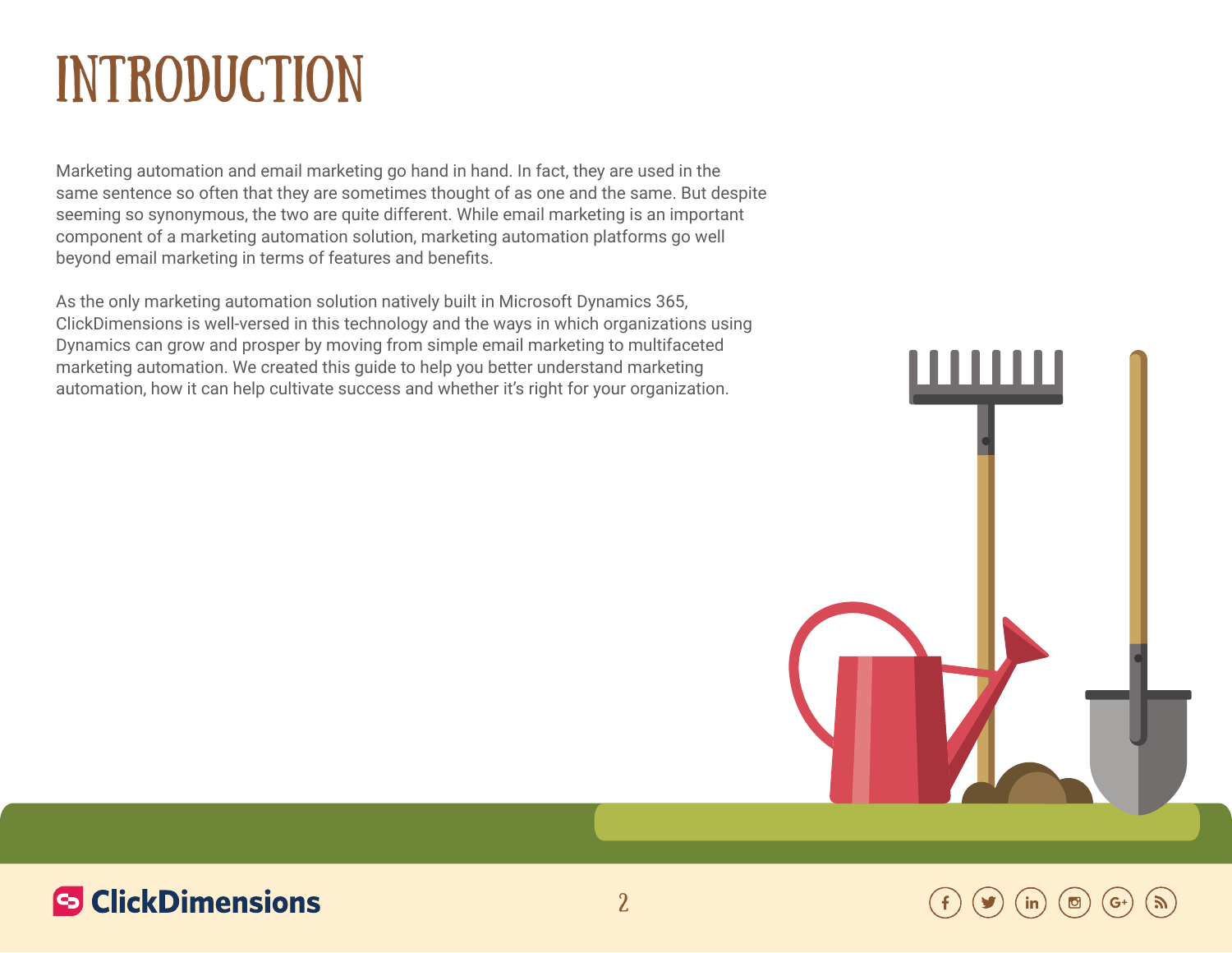## WHAT IS MARKETING AUTOMATION?

In the intro to this guide, we established that email marketing and marketing automation aren't one and the same. So, what is marketing automation exactly? In short, marketing automation is the technology that helps companies find, nurture, convert and engage their ideal customers.

We will take a closer look at a variety of marketing automation features later in this guide, but marketing automation platforms bring together an essential modern marketing toolkit in one convenient piece of technology. It allows organizations to build on their email marketing efforts and create campaigns that resonate across marketing channels.

Marketers' biggest obstacles for maximizing ROI on marketing technology are inconsistent data across technologies (41%) and integrating technologies (39%).

[– Dun & Bradstreet](http://www.dnb.com/)

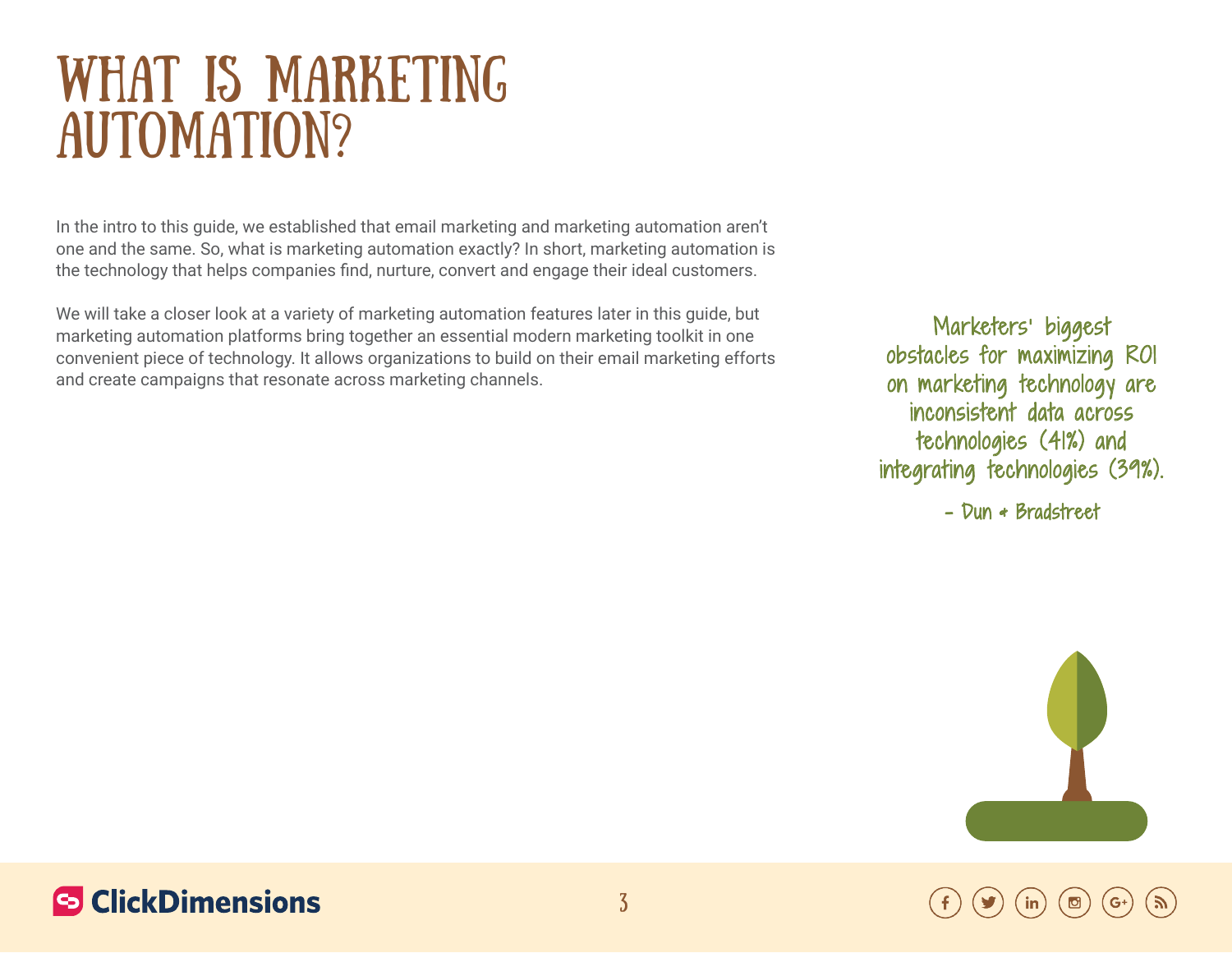## WHAT ARE THE ADVANTAGES OF MARKETING AUTOMATION?

The internet and social media have changed buyer behavior, which has in turn changed how companies market and sell. With information so readily available, buyers are now in more of a power position than ever before. They expect more relevant, personalized and timely communications from brands.

This presents companies with tremendous opportunities to connect with prospects and customers and form lasting relationships, but it also introduces a significant business challenge. How can marketing teams find the time and have the tools to create the experiences buyers today demand? Marketing automation offers some significant advantages, particularly when compared to email marketing.

#### **Nurture Prospects**

In an ideal world, every potential customer would become a paying customer as soon as they express interest. In reality, businesses today rarely find themselves in that situation and more often encounter consumers that want to be educated and informed, not given the hard sell. Organizations can easily deliver using marketing automation, allowing them to nurture prospects via multiple channels until they are ready to buy rather than losing touch with these individuals as they move through the buying cycle. It should be noted that several popular email marketing providers have added automated capabilities to their platforms, but these are often limited in functionality and to email alone, rather than providing a multi-channel solution.

#### **Better Engage Customers**

Marketing automation isn't just for marketing. It's also an essential tool for engaging customers today and fostering brand loyalty. Customer service and account management teams need to deliver personalized communications to their customers across a wide variety of channels, and understand the needs customers have at any given time. While email is a preferred communications tool for companies and consumers alike, the customer experience can be enhanced by marketing automation tools such as SMS messaging, web intelligence, social marketing and subscription management, to name a few.

### 63% of companies that are outgrowing their competitors use marketing automation.

[– The Lenskold Group](http://www.lenskold.com/)

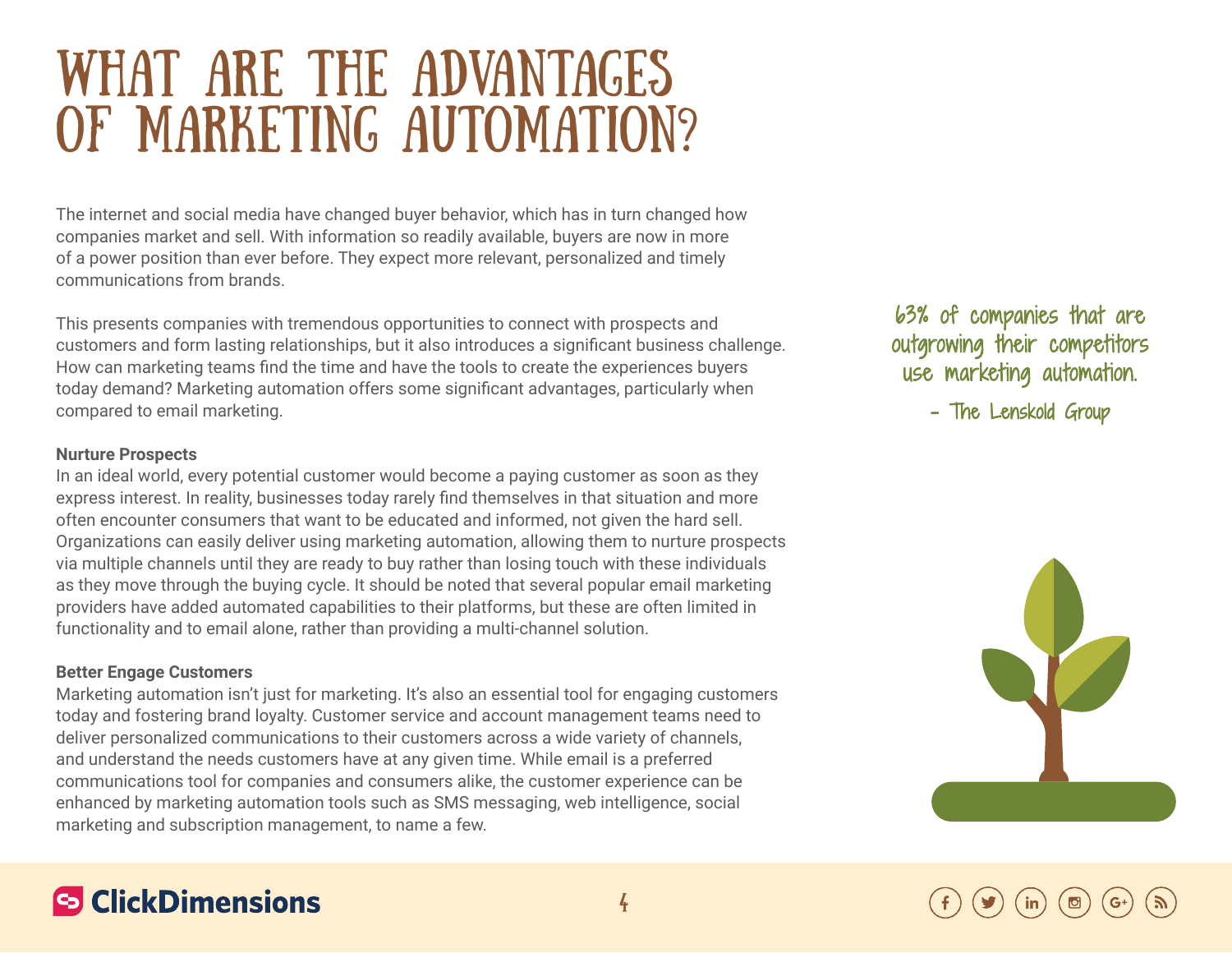#### **Increase Efficiency**

Time is one of the most precious commodities today, and marketing automation can help organizations make the most of it. Marketing automation can help reduce the time marketing teams spend creating, scheduling and sending many types of emails or other communications. This means less time devoted to routine tasks and more time executing big ideas and strategies. Marketing automation can also help sales teams increase their efficiency by helping them to focus on the hottest leads rather than on those that need more nurturing.

#### **Align Sales and Marketing**

Technology can help with a great number of business initiatives today, including sales and marketing alignment. Utilizing marketing automation with a CRM solution like Microsoft Dynamics 365 is a great way to align your sales and marketing teams. Combining these two powerful technologies gives each team insight into the same data and access to the same tools, allowing for more effective sales and marketing activities. It can also help the two teams more effectively collaborate on campaigns to ensure that prospects get the right message and right attention at the right time.

#### **Generate More Revenue**

Email marketing platforms give you a lot of basic statistics, like open and click rates, that show you how one email campaign performed. While these are useful in shaping your future email marketing efforts, they do little to tell you the overall health of your marketing initiatives and how those efforts are impacting your company's bottom line. Marketing automation allows you to track prospects and customers throughout the buying cycle, giving you big picture results. This can help you determine the effectiveness of your individual marketing programs and the impact on revenue.

Marketing automation drives a 14.5% increase in sales productivity.

#### [- Nucleus Research](https://nucleusresearch.com/)

### HOW DO CRM AND MARKETING AUTOMATION SOLUTIONS WORK TOGETHER?

Both Microsoft Dynamics 365 and marketing automation systems are designed to help businesses manage and strengthen customer and prospect relationships for increased profitability, but they each have a different background, focus and strengths.

Marketing automation systems are essentially a marketing engine for CRM, so they should integrate well with Dynamics CRM or, in the case of ClickDimensions, be built natively inside of it in order for companies to reap the greatest sales and marketing rewards.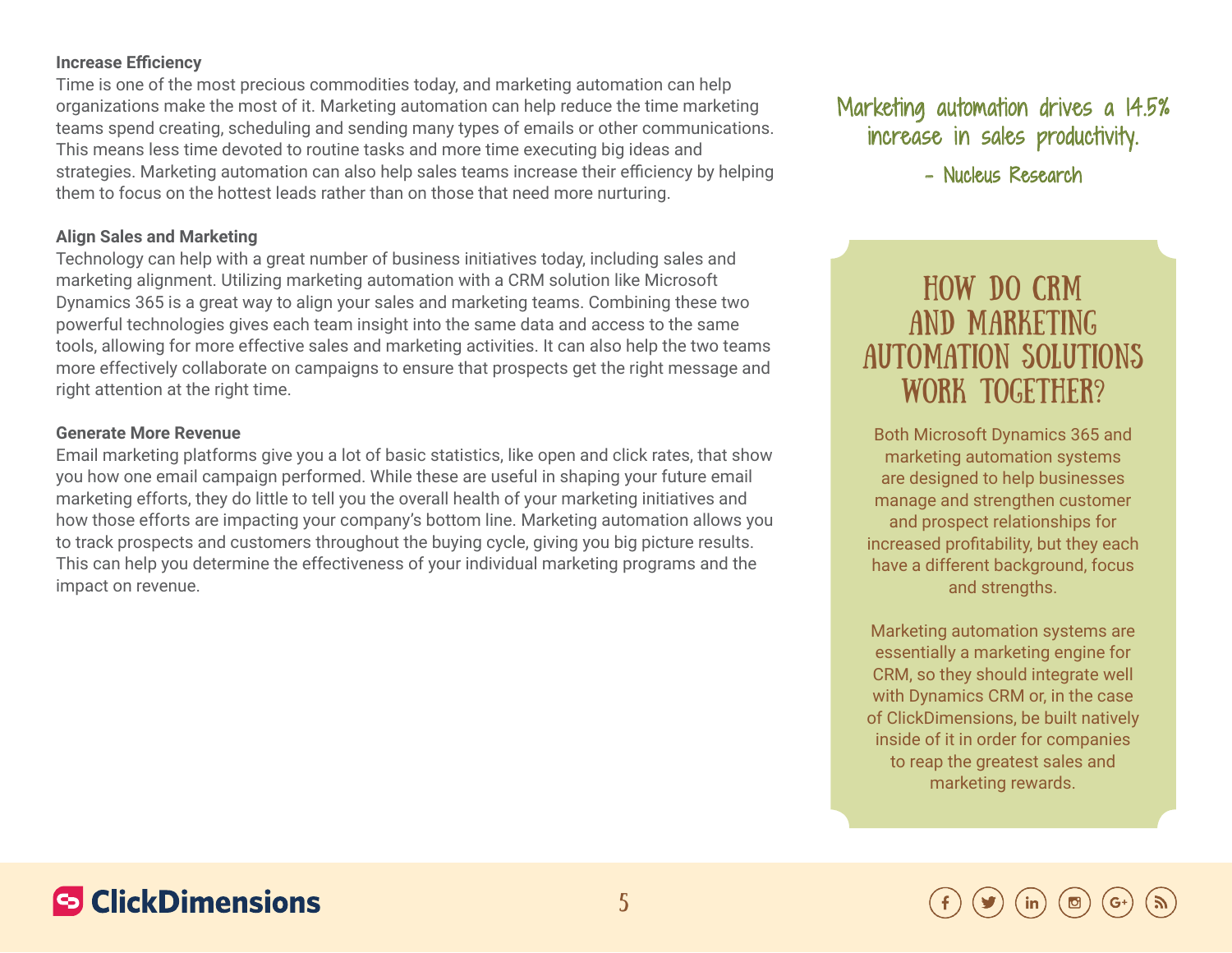## What Features are Included in a Marketing Automation PLATFORM?

[Email marketing](http://clickdimensions.com/features/email-marketing/) is an essential part of a marketing automation system, but marketing automation features go well beyond creating, sending and tracking bulk emails. While the features may vary according to the selected solution, here are nine popular ways organizations can use marketing automation beyond email marketing:

#### **1. Subscription management.**

[Subscription management](http://help.clickdimensions.com/introduction-to-subscription-lists/) allows email subscribers to choose which emails they receive from an organization by allowing them to opt in to some types of messages while opting out of receiving others. For example, an individual may choose to receive your new product emails and monthly newsletter, but not your lunch and learn invitations. Without subscription management, email marketing is an all or nothing proposition. Your email recipients can either choose to receive all your organization's messages or none of them. Today, consumers demand choices and personalized experiences, which means they would often rather opt out of all communications than receive messages that they feel don't speak to who they are and what they want from your business.

#### **2. Nurture marketing.**

**S** ClickDimensions

Nurture marketing, also known as drip marketing or [campaign automation,](http://clickdimensions.com/features/campaign-automation/) is the act of sending a series of customized communications to a prospect or customer over a period of time based on their interactions. While nurture campaigns typically feature email, they can also include direct mail, SMS messaging, phone calls or any other "touch" a company makes with an individual. Automated nurture programs respond to actions taken by those being nurtured, thus creating a more personalized experience. Using various decision points set within a campaign automation, nurture marketing helps you respond to your leads' and customers' actions by sending messages that correspond to those actions. It helps people feel like people rather than just another name in a database.

79% of marketing leads never convert into sales. Lack of lead nurturing is the most common cause of this poor performance.

– MarketingSherpa

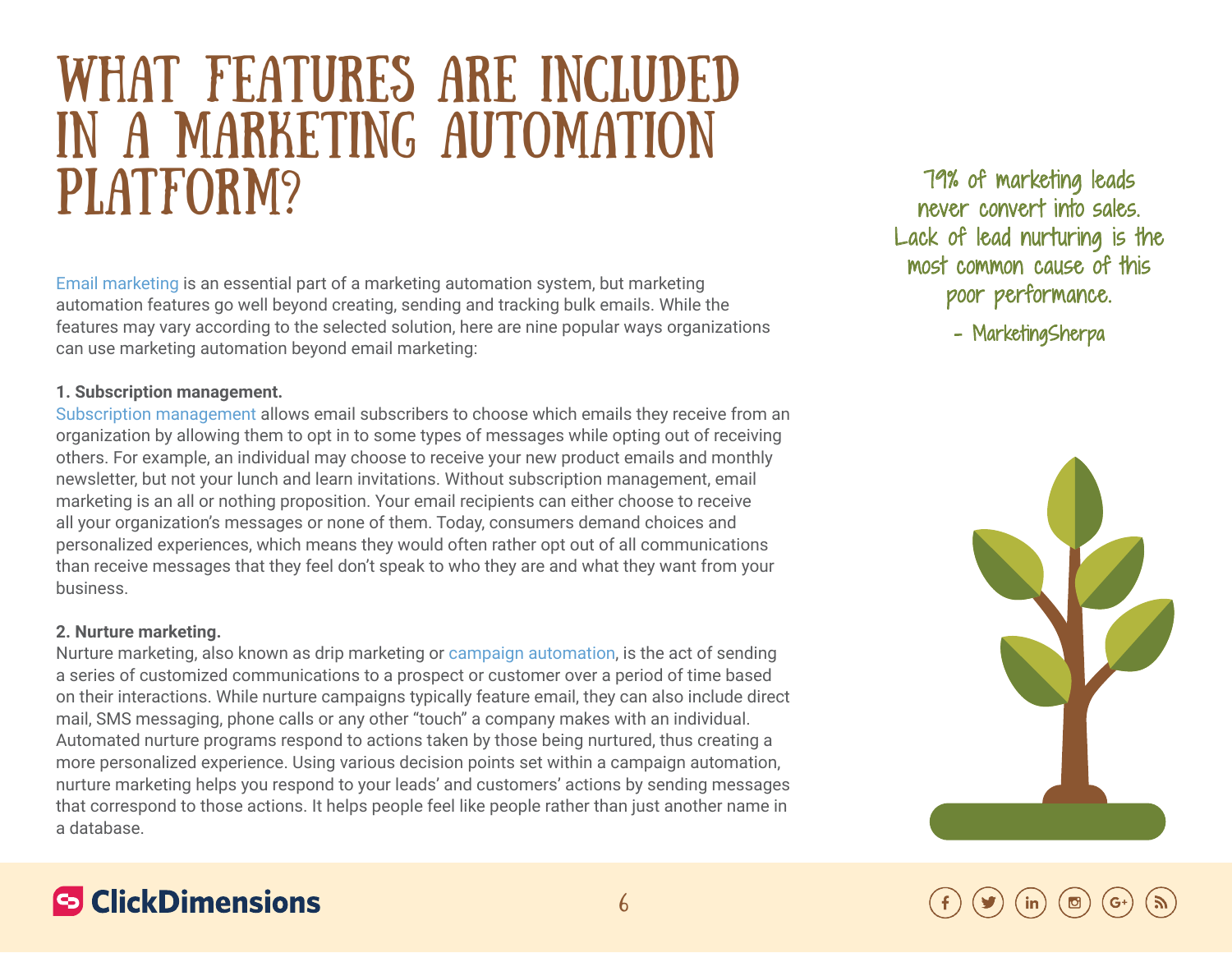#### **3. Landing pages and forms.**

[Landing pages](http://clickdimensions.com/features/landing-pages/) are web pages that stand alone from a company's main website and are designed to accomplish a single objective, typically lead generation. [Forms](http://clickdimensions.com/features/web-forms/) are often a part of landing pages in order to capture lead data when someone, for example, downloads an eBook, registers for a webinar or requests more information about a particular product or service. These two marketing automation features allow you to focus on one topic or piece of content and provide a means for collecting lead data. Landing pages create a cleaner experience than a web page by removing distractions like navigation bars and are highly focused on one call to action, which can greatly increase conversions.

#### **4. Surveys.**

Although [surveys](http://clickdimensions.com/features/surveys/) can be conducted in a variety of ways, online surveys are now the most common choice for companies and organizations seeking data and feedback from their audiences, and the method you will find within a marketing automation solution. Do you want to know what attendees thought about your company's most recent webinar or their impressions of your new ecommerce website? Surveys can provide you with insights in these situations and countless others. They can help you make more informed decisions about how to exceed expectations in your marketing efforts or gather sentiment about issues that impact your audience.

#### **5. Web intelligence.**

Web intelligence, also known as [web tracking](http://clickdimensions.com/features/web-intelligence/) or web analytics, uses a tracking code inserted into web pages to provide insight into how that website is being used and record data about the traffic that accesses it. You can see which pages have been clicked on, how long a user spent on a certain page, how they got to your website and other valuable information. Based on data like site visits, page views, form captures, referring source, duration spent on site and more, you can gain valuable insights into the performance of your marketing campaigns and strategies and adjust them, if needed, accordingly.

#### **6. Event management.**

[Event integrations](http://clickdimensions.com/features/event-integrations/) allow you to connect online event management systems with marketing automation platforms. These connectors can vary by marketing automation platforms. ClickDimensions, for example, offers connectors to GoToWebinar, WebEx, Eventbrite and Cvent. While many offline marketing channels continue to see declining interest and budgetary allocation from companies, events are bucking that trend. In-person and online events offer brands a powerful way to connect with their audiences and strengthen those relationships, while giving attendees the opportunity to be informed or entertained – or both.

Event technology can help increase event attendance 20% and decrease costs up to 30%

[- Frost & Sullivan](https://ww2.frost.com/)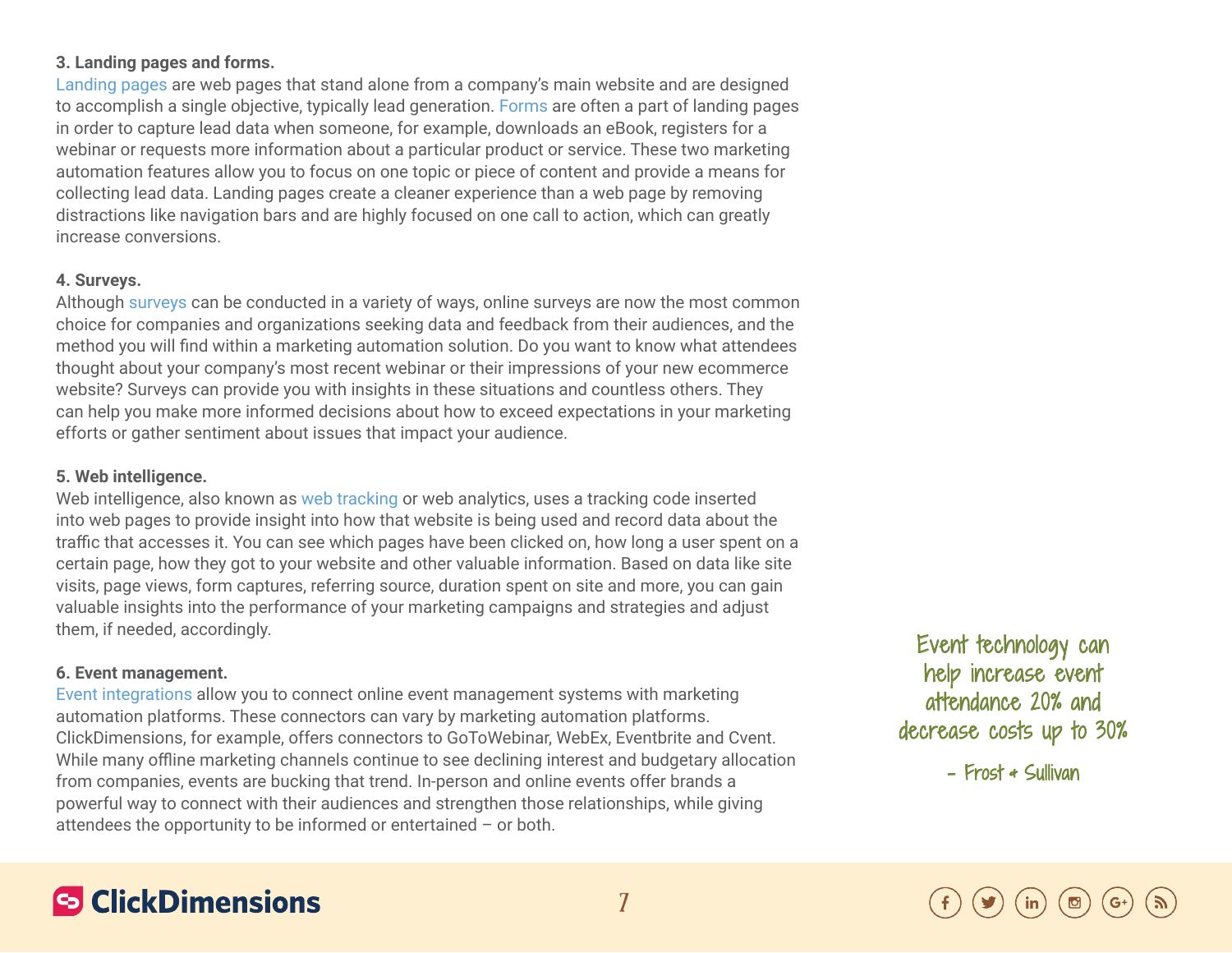#### **7. SMS messaging.**

[SMS,](http://clickdimensions.com/features/sms-text-messaging/) or Short Message Service, can reach anyone with a mobile device that has text messaging capabilities. SMS messages can be sent in bulk or individually through some marketing automation platforms. SMS is one of the fastest marketing channels available today. With no spam or other email filters to contend with, messages arrive on mobile devices within a few seconds of when you hit send. And when they arrive, SMS messages enjoy rapid and high open rates, making them an especially good fit for time-sensitive information.

#### **8. Lead scoring.**

[Lead scoring](http://clickdimensions.com/features/lead-scoring/) involves ranking leads on a scale based on how interested a prospect is in a company's products or services, how likely they are to buy and how soon they will be ready to move from prospect to customer. Using a lead scoring model, prospects are assigned points based on the actions they take. So, a lead that downloads an eBook might earn 10 points, while one that visits your company's pricing page earns 25 points. Lead scoring can help sales and marketing teams come together to agree upon the factors that make for a hot lead, and can follow up accordingly – whether with a sales call or by adding the lead to a nurture program.

#### **9. Social marketing.**

[Social marketing](http://clickdimensions.com/features/social-discovery/) tools within a marketing automation solution give you the ability to tap into the power and popularity of social media through features like social posting, social sharing and social discovery. These tools, though they will vary by platform, can help businesses make social an integrated part of marketing, sales and customer experience initiatives, and also report on those efforts. With nearly one-third of the world using social media regularly, according to eMarketer, social is an essential part of marketing for organizations of all kinds.



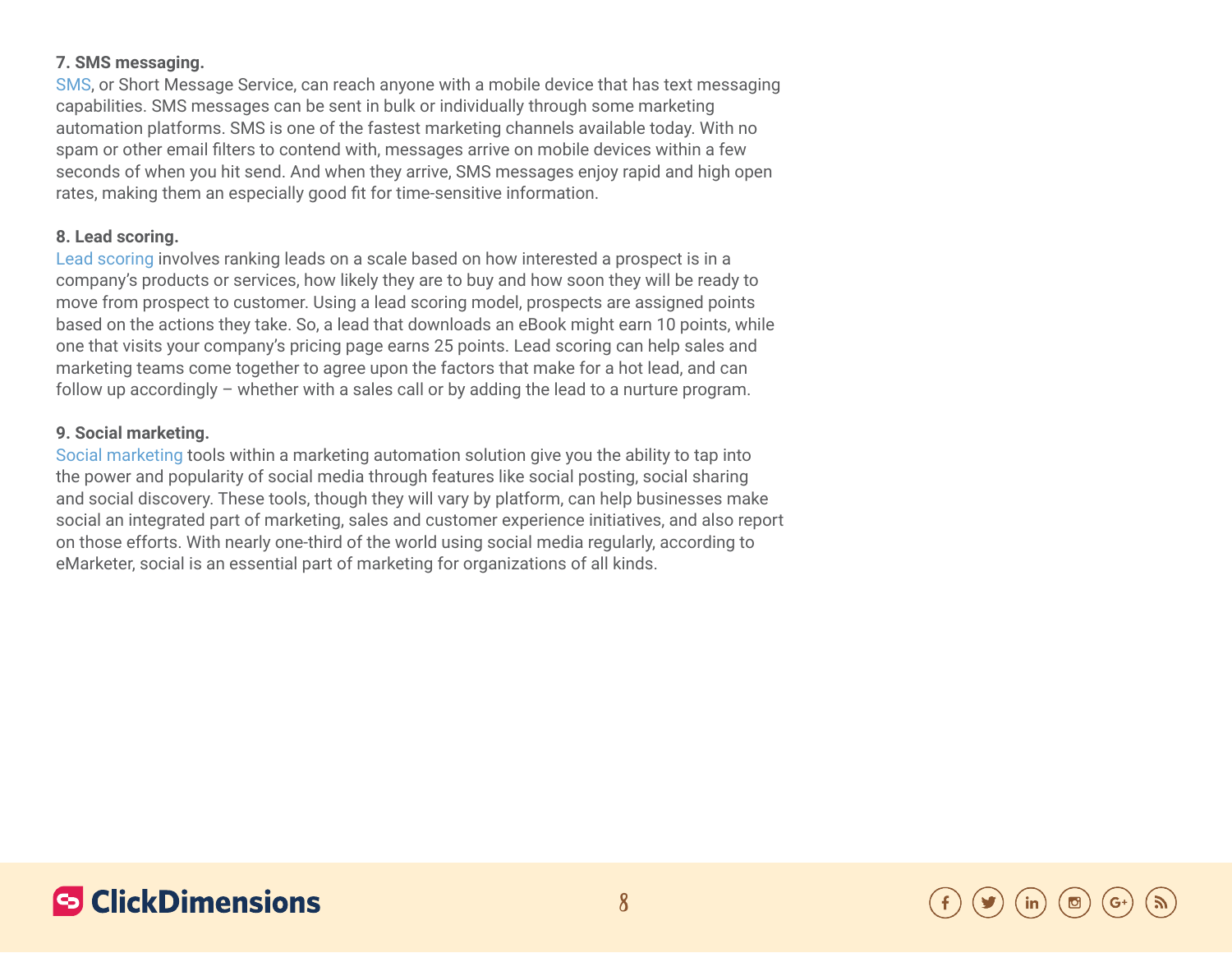## Is Marketing Automation Right for Your Organization?

Despite its benefits, marketing automation isn't right for every business. As evidenced by the discussion of common features earlier in this guide, marketing automation platforms include a variety of essential marketing tools. Some organizations will benefit from adopting and implementing these tools, and others may still be better served by an email marketing solution. If you answer "yes" to any of the following questions, marketing automation could be a good fit at your organization and may be worth exploring:

- 1. Does your sales team complain about the quantity or quality of leads that your marketing team is generating?
- 2. Do you have content marketing pieces that you can use to nurture leads?
- 3. Do you want to increase the efficiency of your marketing efforts?
- 4. Do you have a long customer buying cycle?
- 5. Is your marketing team stretched thin and finding it hard to achieve their goals with existing resources?
- 6. Are you dissatisfied with the results from your email marketing endeavors?
- 7. Is your marketing team facing pressure to contribute more to pipeline and revenue?
- 8. Do you need to segment your customers and prospects so you can customize your messaging for each audience?
- 9. Do you want to experiment with new marketing tools?
- 10. Are your internal stakeholders committed to marketing technology investments?